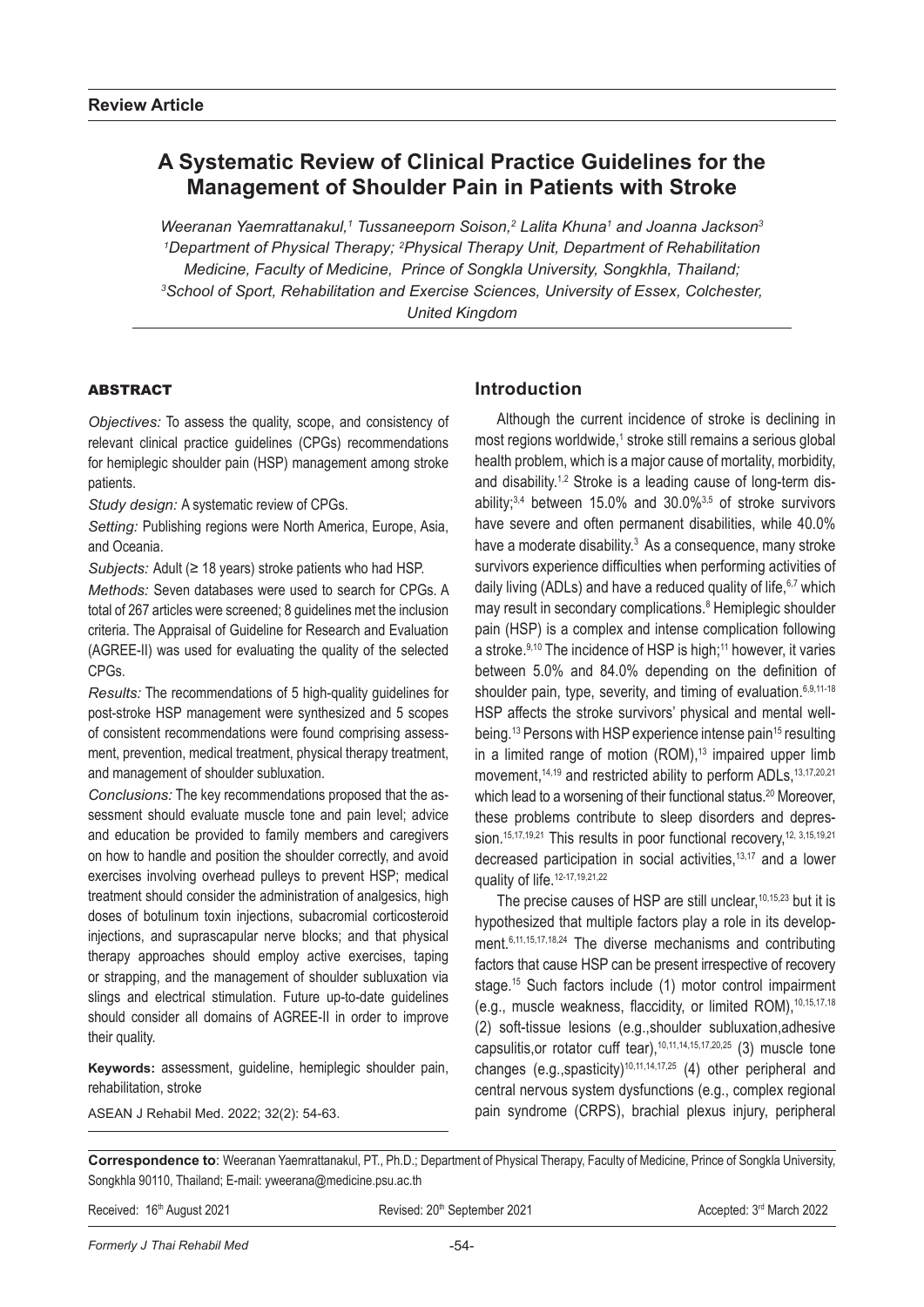nerve entrapment, somatosensory abnormalities, and central post-stroke pain),<sup>10,11,14,15,17,18,20</sup> and (5) psychological factors (e.g., anxiety and depression).<sup>15</sup> These presentations may occur either alone or in combination.<sup>15</sup> Given the fact that HSP has multifactorial causes,and our understanding of its pathogenesis is still unclear,the treatment of stroke patients with HSP is challenging. Even though, various treatment approaches have been advocated,no specific treatment has been shown to be superior.<sup>9,11,14,17,20</sup>

However, the provision of care should be based on clinical practice guidelines (CPGs). Such guidelines are systematically developed based on the current best scientific evidence to assist members of multidisciplinary care teams in various settings. Therefore, educating and encouraging care providers to follow the recommendations of CPG can increase the knowledge of care team members, enhance patient care, reduce practice variance, increase care efficiency, and ultimately improve treatment outcomes for stroke patients.<sup>26,27</sup> Different countries employ different CPGs depending on the context of the country and the guideline developers, thus they vary in content, scope, and detail. Consequently, some differences exist between guidelines in terms of the level of evidence, strength of recommendations, and details of each recommendation.26 Hence, the purpose of this study was to assess the quality, scope, and consistency of different guideline recommendations using a systematic review of CPGs for HSP management among stroke patients.

## **Methods**

This systematic review was approved by the Human Research Ethics Committee of the Faculty of Medicine, Prince of Songkla University (REC. 64-058-30-2). This study followed the guidelines of the Preferred Reporting Items for Systematic Reviews and Meta-Analyses (PRISMA).

### **Identification and selection of guidelines and their recommendations**

Guideline eligibility was based on the Population and Clinical Areas, Interventions, Comparators, Attributes of CPGs, and Recommendation characteristics (PICAR) framework28 (Appendix 1) as well as on some adapted criteria from PEDro.<sup>29</sup> The inclusion criteria consisted of CPGs: (1) developed by a government or private health profession association from North America, Europe, Oceania (Australia and New Zealand), and Asia (China, Japan, Korea, and Thailand); (2) developed based on systematic literature review and containing recommendations, methods, or information to guide decisions related to the appropriate management of shoulder pain in stroke patients; (3) intended for adult stroke patients 18 years of age or older, excluding transient ischemic attack; (4) reporting at least one recommendation regarding the management of shoulder pain in stroke patients; (5) published or reported in English or Thai from 1 January, 2016 to 23 February, 2021; and (6) with the latest version selected in case of successive editions.

### **Search for guidelines**

Literature search strategies used medical subject headings and text words related to guidelines for shoulder pain in persons with stroke. The databases consisted of Medline, Cochrane Library, Physiotherapy Evidence Database, American Physical Therapy Association, The National Institute for Health and Care Excellence, Guidelines International Network, and Google Scholar. In addition, reference lists of selected CPGs were screened for additional eligible guidelines. The keywords used in the search for guidelines comprised "cerebrovascular disease," "stroke," "post-stroke," "shoulder pain," and "guidelines." Keywords were combined using the Boolean operators "AND" and "OR." Two investigators (WY and LK) independently screened potential CPGs based on titles and abstracts. Disagreement on inclusion was resolved through discussion with a third investigator (TS). All decisions were made by consensus, and the reasons for excluding guidelines were recorded. The potential full-text guidelines were evaluated in the same manner.

### **Appraisal of guidelines**

The Appraisal of Guideline for Research and Evaluation (AGREE-II) was used to assess the methodological quality of selected CPGs. It consists of 6 domains: (1) scope and purpose, (2) stakeholder involvement, (3) rigor of development, (4) clarity and presentation, (5) applicability, and (6) editorial independence. The 23-item AGREE-II tool uses a scoring system involving 7 levels from 1 (strongly disagree) to 7 (strongly agree). The higher the scores, the greater the methodological quality of the guideline. In this regard, the guidelines that achieved a score equal to or more than 60% (scores for each domain minus the lowest possible score divided by the highest possible score minus the lowest possible score) in domains 1, 3, and 6 were considered to be of a high quality,<sup>28</sup> and their recommendations for the management of shoulder pain in stroke patients were synthesized. Two investigators (WY and LK) assessed the full text of the selected CPGs independently according to the AGREE-II criteria. Total score discrepancies of more than 10% were discussed and re-assessed independently by a third investigator (TS).<sup>29</sup>

### **Synthesis of guideline recommendations**

Using textual descriptive synthesis, the scope, context, and consistency of the selected CPG recommendations were evaluated. Initially, one author (WY) read each selected CPG in order to familiarize himself with the overall information of its content. Then he coded the CPG with the aim of identifying the scopes covered by the guideline. The initial codes were identified and refined via the constant comparison of recommendations in each CPG as the data collection progressed. Finally, the guideline recommendations were compared across CPGs in order to identify any similarities and/or discrepancies related to each scope.<sup>29</sup>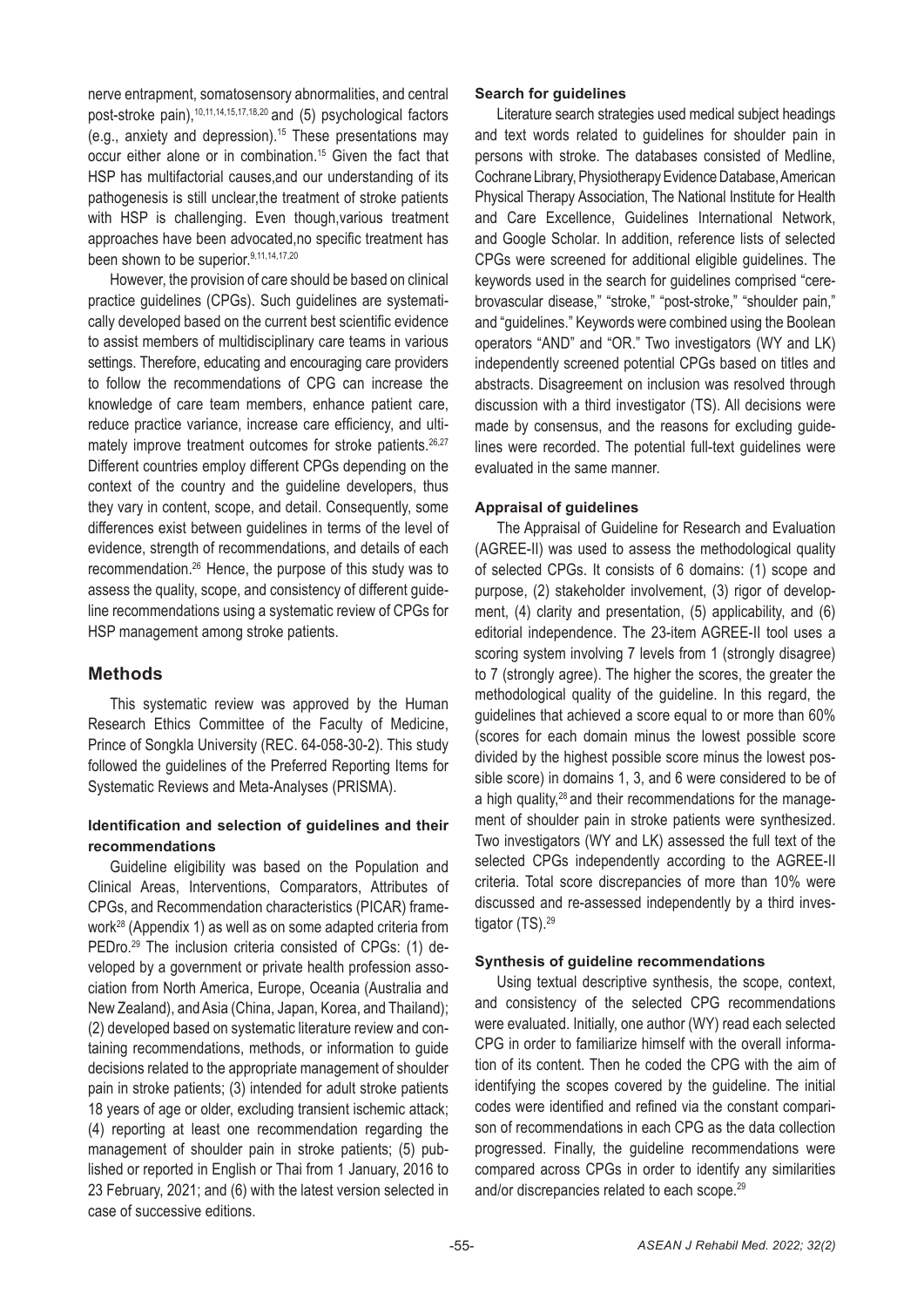The level of evidence and the degree of recommendations for each CPG were converted into the same format followed the American Heart Association.<sup>6</sup> This scale allows for comparison between the different recommendations of each CPG. It employs 3 levels of evidence–A (strong), B (moderate), and C (low) (Appendix 2). Four degrees of recommendation were adapted from the Oxford Center for Evidence-based Medicine Levels of Evidence. They consisted of: very recommendable, moderately recommendable, not recommended, and controversial (Appendix 3).30 The authors (WY and LK) compared the selected guidelines in terms of the different scopes they covered, scope consistency, and congruence related to both their content and recommendations. Finally, the recommendations from the high-quality guidelines based on the 23-item AGREE-II tool were synthesized in order to provide an overview of all the identified recommendations.29

### **Results**

#### **Search results**

The database search found 324 guidelines in total; after removing irrelevant or duplicate guidelines, 267 relevant guidelines remained. After screening the titles and abstracts when available, 244 guidelines were excluded. Twenty-three full-text guidelines were retrieved and reviewed based on the inclusion criteria. Finally, eight guidelines were included in the study analysis (Figure 1).

#### **Selected guideline characteristics**

The 8 selected guidelines were published or reported between 2016 and 2020. Seven of them were applicable to all types of stroke, and 1 guideline was developed for ischemic stroke. Two guidelines (2 organizations) were from the United States,6,31 another 2 (2 organizations) came from Canada,<sup>19,32</sup> 2 more (1 organization) from Thailand,  $33,34$  and 1 guideline each was developed in the United Kingdom23 and Australia<sup>35</sup> (Appendix 4).

#### **Methodology quality**

The AGREE-II domain scores for each CPG (n=8) are presented in Table 1. The percentages of the total mean domain scores obtained ranged between 35.99% and 83.51%. The mean scores (range) of each domain were: (1) scope and purpose 79.17% (47.22%–100%); (2) stakeholder involvement 64.19% (8.33%–94.44%); (3) rigor of development 65.99% (17.71%–94.79%); (4) clarity of presentation 90.97% (75%–100%); (5) applicability 27.53% (12.5%–60.42%), and (6) editorial independence 59.15% (0%–100%). Five were high-quality guidelines with a score equal to or more than 60% in domains 1, 3, and 6.

#### **Synthesis of recommendations**

Only 5 high-quality guidelines were used in recommendation synthesis and comparison. The guideline recommendations were found to be consistent in 5 scopes: assessment, prevention, medical treatment, physical therapy treatment, and management of shoulder subluxation. In brief,

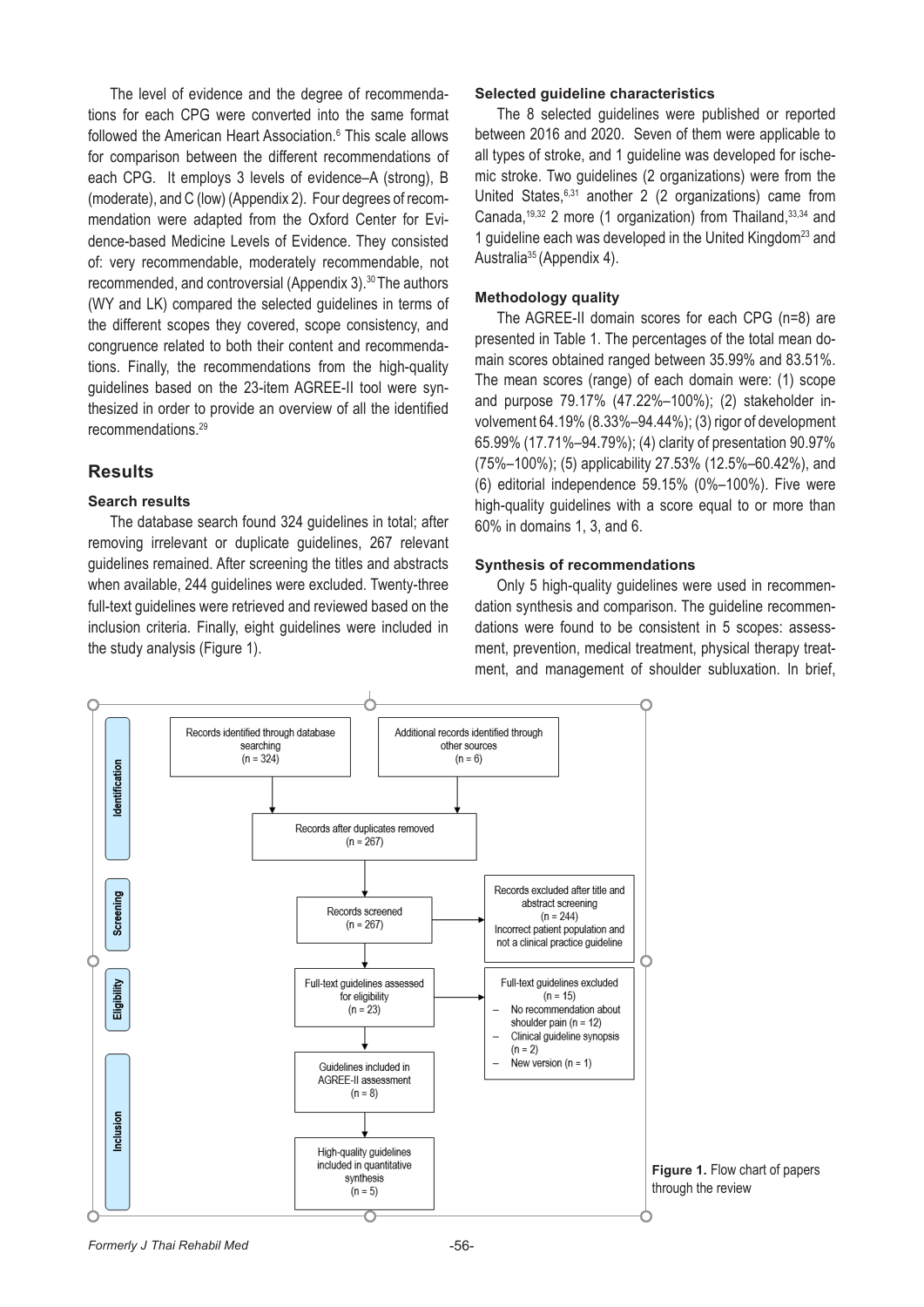|                                                                                                                                                                            |                      |                            | Domain scores (%)         |                             |               |                           |                                                                                                                                               |
|----------------------------------------------------------------------------------------------------------------------------------------------------------------------------|----------------------|----------------------------|---------------------------|-----------------------------|---------------|---------------------------|-----------------------------------------------------------------------------------------------------------------------------------------------|
| Guideline authors/organization/society                                                                                                                                     | Scope and<br>purpose | involvement<br>Stakeholder | Rigor of develop-<br>ment | presentation<br>Clarity and | Applicability | independence<br>Editorial | domain score (%)<br>Total mean                                                                                                                |
| 1 U.S. Department of Veterans Affairs and U.S. Department<br>USA                                                                                                           | 97.22                | 94.44                      | 86.46                     | 97.22                       | 16.67         | 87.5                      | 79.92                                                                                                                                         |
| American Heart Association/American Stroke Association<br>of Defense (VA/DoD) <sup>31</sup><br>2. Winstein CJ, et al. <sup>6</sup>                                         | 100                  | 52.4                       | 82.1                      | 100                         | 28.6          | 85.7                      | 74.8                                                                                                                                          |
| 3. Teasell R, et al. <sup>19</sup><br>Canada                                                                                                                               | 83.33                |                            | 80.56                     | 78.13                       | 37.5          | 100                       | 78.07                                                                                                                                         |
| Heart and Stroke Foundation of Canada and Canadian<br>Heart and Stroke Foundation of Canada<br>Partnership for Stroke Recovery<br>4. Iruthayarajah J, et al. <sup>32</sup> | 55.56                |                            | 8.33                      | 64.58                       | 12.5          | $\circ$                   | 35.99                                                                                                                                         |
| Intercollegiate Stroke Working Party<br>5. Rudd AG, et al. <sup>23</sup><br>š                                                                                              | 100                  | 86.11                      | 94.79                     | 80.56                       | 39.58         | 100                       | 83.51                                                                                                                                         |
| 6. Stroke Foundation <sup>35</sup><br>Australia                                                                                                                            | 100                  | 69.44                      | 75                        | 100                         | 60.42         | 75                        | 79.98                                                                                                                                         |
| Prasat Neurological Institute, Department of Medical<br>Services, Ministry of Public Health <sup>33</sup><br>7. Tantiritthisak T, et al.<br>Thailand                       | 47.22                | 55.56                      | 17.71                     | 94.44                       | 12.5          | 12.5                      | 39.99                                                                                                                                         |
| Prasat Neurological Institute, Department of Medical<br>Services, Ministry of Public Health <sup>34</sup><br>8. Masakulpan P, et al.                                       | 50                   | 66.67                      | 29.17                     | 91.67                       | 12.5          | 12.5                      | 43.75                                                                                                                                         |
| %: Domain scores are calculated by adding all the points of the individual domain items and<br>possible score) / (Maximum possible score - Minimum possible score) x 100.  |                      |                            |                           |                             |               |                           | standardizing the total, as a percentage of the maximum possible score for that domain using the following formula: (Score obtained - Minimum |

Table 1. Guideline assessment using the AGREE-II instrument (n = 8) **Table 1.** Guideline assessment using the AGREE-II instrument (n = 8)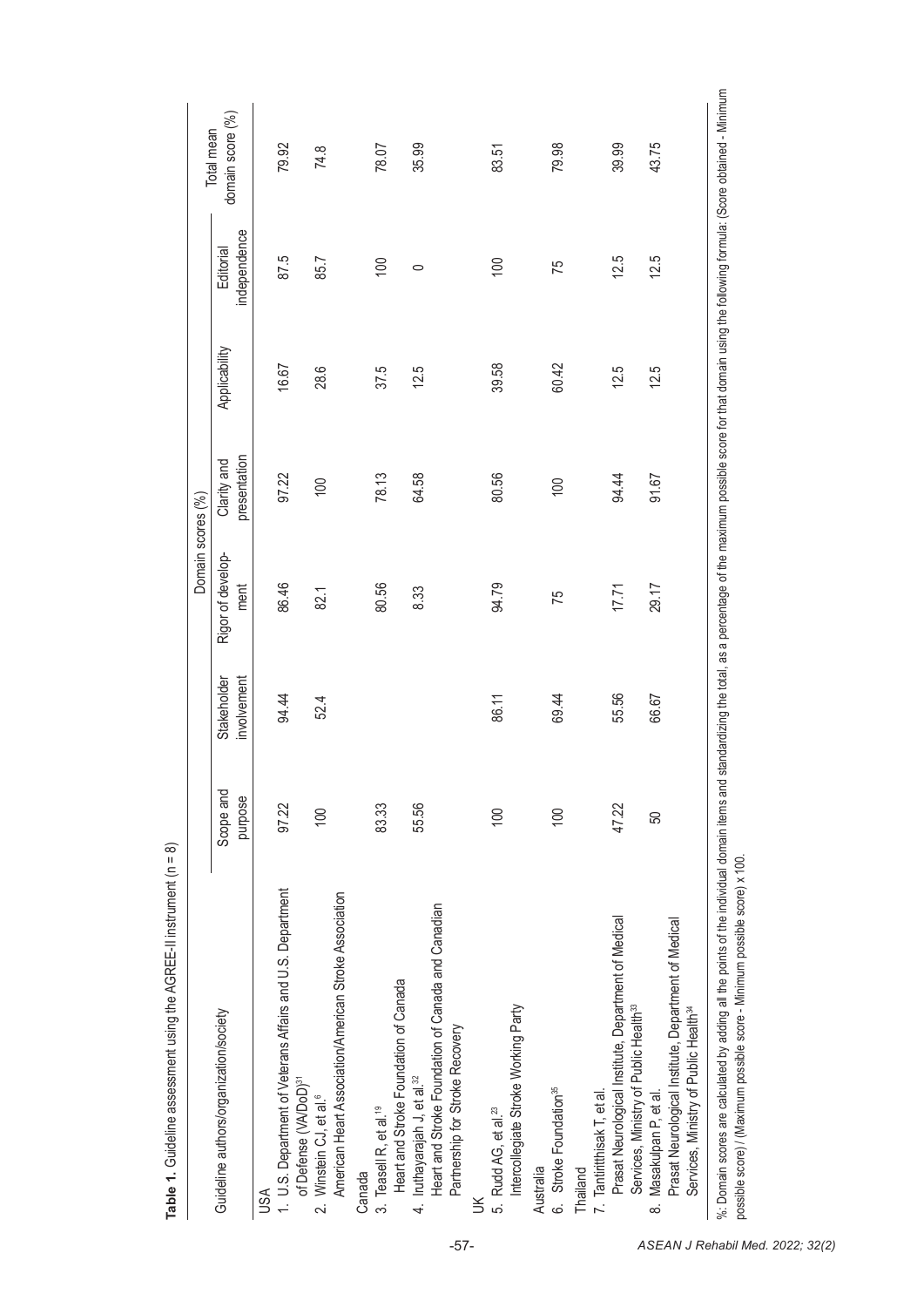| Guideline recommendation scopes                      | 1VA/DoD <sup>31</sup> | 2Winstein <sup>6</sup> | 3Teasell <sup>19</sup>     | 5Rudd <sup>23</sup> | Foundation <sup>35</sup><br>6Stroke | 7Tantiritthisak <sup>33</sup> | 8Masakulpan <sup>34</sup> |
|------------------------------------------------------|-----------------------|------------------------|----------------------------|---------------------|-------------------------------------|-------------------------------|---------------------------|
| 1. Assessment                                        |                       |                        |                            |                     |                                     |                               |                           |
| - Muscle tone                                        |                       | ڽؙ                     |                            |                     |                                     |                               |                           |
| - Pain level                                         |                       |                        | نْ نُ                      |                     |                                     | نً                            | نً                        |
| 2. Prevention                                        |                       |                        |                            |                     |                                     |                               |                           |
| - Family or caregivers education; proper protection, |                       |                        | ້<                         |                     |                                     | نً                            | نً                        |
| positioning, and handling of affected arm            |                       |                        |                            |                     |                                     |                               |                           |
| - Avoidance of overhead pulley exercises             |                       | نً                     | ້<                         |                     |                                     | ້<                            | ້<                        |
| 3. Medical treatment                                 |                       |                        |                            |                     |                                     |                               |                           |
| - Analgesics                                         |                       |                        |                            |                     |                                     |                               |                           |
| - Botulinum toxin                                    |                       |                        | ် စံ                       |                     | $\ddagger$                          |                               |                           |
| Subacromial corticosteroid injection                 |                       | יٌ<br>⊿ `α `α          | $\stackrel{*}{\mathbf{D}}$ |                     | $\frac{\pi}{4}$                     |                               |                           |
| - Suprascapular nerve block                          |                       |                        |                            |                     | $\frac{\pi}{4}$                     |                               |                           |
| 4 Physical therapy treatment                         |                       |                        |                            |                     |                                     |                               |                           |
| - Active exercise                                    |                       |                        | ته *ح                      |                     |                                     |                               | ്ഥ                        |
| - Taping or strapping                                |                       |                        |                            |                     |                                     | $\tilde{\mathbf{y}}$          |                           |
| - Patient and family education                       |                       | نً                     |                            |                     |                                     |                               |                           |
| 5. Shoulder subluxation                              |                       |                        |                            |                     |                                     |                               |                           |
| - Positioning                                        |                       |                        |                            |                     |                                     |                               |                           |
| Supportive devices and slings                        |                       | ئٰ ئٰ ≵                |                            |                     |                                     | ٽ ئه ځ                        | ٽ "ه *                    |
| Electrical stimulation; FES and NMES                 | ŧ                     |                        |                            |                     | $\ddot{\ddot{\ast}}$                |                               |                           |

A strong, B modertae, C low, 'very recommendable, "moderately recommendable, <sup>x</sup>not recommendable, ?controversial (neither recommended nor disapproved)<br>FES, functional electrical stimulation; NMES, neuromuscular electrical A strong, B modertae, C low, \*very recommendable, \*\*moderately recommendable, Xnot recommendable, ?controversial (neither recommended nor disapproved) FES, functional electrical stimulation; NMES, neuromuscular electrical stimulation.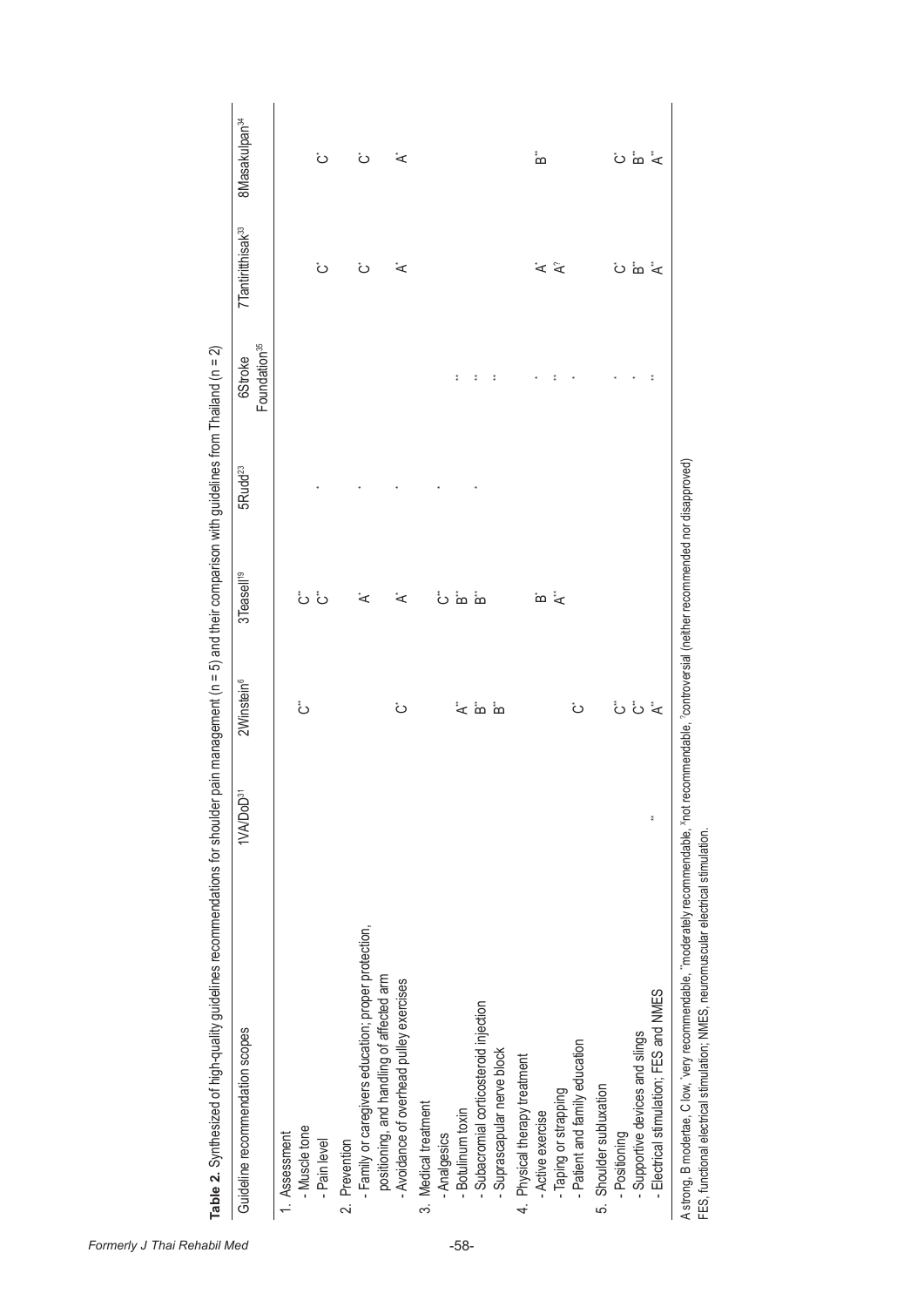the synthesized recommendations for the management of shoulder pain in stroke patients are shown in Table 2. A clinical assessment should evaluate muscle tone and level of pain.<sup>6,19,23</sup> The prevention of shoulder pain should focus on the family and caregiver education related to the proper protection,positioning,and handling of the affected arm,for instance,careful positioning and helping to support the affected arm during moves such as transferring the patient and avoiding pulling on the hemiplegic arm. Moreover,patients should avoid overhead pulley exercises.<sup>6,19,23</sup> In terms of medical treatment, patients can be offered analgesics, 19,23 botulinum toxin for those with shoulder pain caused by the spasticity of the muscles surrounding the shoulder joint,  $6,19,35$ subacromial corticosteroid injections in cases of injury or inflammation in the subacromial region (e.g., rotator cuff or bursa injury),  $6,19,23,35$  and suprascapular nerve block.  $6,35$  Physical therapy treatment is recommended via active exercise,<sup>19,35</sup> taping or strapping,<sup>19,35</sup> and patient and family education regarding ROM exercise and positioning is also advised.<sup>6,35</sup> Shoulder subluxation should be treated using advice for proper positioning, $6,35$  supportive devices and slings,  $6,35$  and electrical stimulation (ES) via either functional electrical stimulation (FES) or neuromuscular electrical stimulation (NMES).6,31,35

## **Discussion**

The evaluation of the methodology quality of the 8 selected CPGs found that 5 of them were of a high quality and the other 3 had scores less than 60% in AGREE-II domain 1, 3, and 6. Among the selected CPGs, the highest total mean domain score was 83.51% corresponding to the United Kingdom study,<sup>23</sup> meanwhile the study from Canada had the lowest total mean domain score of 35.99%.<sup>32</sup> Clarity and presentation had the highest mean domain score (90.97%), and applicability yielded the lowest one (27.53%). For both Thai CPGs, the total mean domain score was about 40%. There was only 1 domain higher than 60% (clarity and presentation). Therefore, the future Thai CPGs should pay closer attention to the other 5 domains, especially rigor of development, applicability, and editorial independence in order to improve their quality. After synthesizing the contents of the 5 high-quality CPGs, 14 recommendations for the management of shoulder pain in persons with stroke were found consistently between them. Therefore, the adherence to these recommendations by treatment or multidisciplinary teams would constitute a primary quality assurance for the care standard of shoulder pain in stroke patients. In addition, the upcoming Thai guidelines for the management of HSP after stroke should include a recommendation to persistently inquire about shoulder pain in stroke patients with upper limb weakness as well as to perform pain measurement and monitor the severity of the pain using precise instruments. Other treatment approaches that Thai guidelines should consider for the treatment of patients with HSP include analgesics, pain neuromodulation, botulinum toxin, subacromial corticosteroid injections,

suprascapular nerve block or surgical tenotomy, and NMES to maximize the potential of achieving the best outcome in these patients.

#### **Assessment**

Three of the 5 high-quality guidelines shared the same recommendations for the assessment of shoulder pain; they included muscle tone $6,19$  and pain level assessment.  $6,23$ Moreover, other guidelines recommended that the severity of shoulder pain should be monitored regularly using a validated pain assessment tool, and the impact of pain on physical and psychological health should also be assessed.19,23 Besides,changes in the length of soft tissues and the alignment of shoulder girdle joints,<sup>19,33,34</sup> active movement, trunk posture,<sup>19</sup> and sensation should be assessed,6,33,34 and any possible shoulder subluxation should be identified.6,33,34 In addition,ultrasound may be considered as a diagnostic tool for soft tissue injury in HSP.<sup>6,33,34</sup>

### **Prevention**

Three high-quality guidelines reported the same recommendations regarding the prevention of HSP, i.e., providing relevant education to family members and caregivers and avoiding overhead pulley exercises.6,19,23 Hence,healthcare staff,patients,family members,and caregivers should be educated adequately on how to properly protect, position,and handle the affected arm—for instance, while transferring the patient from wheelchair to bed and vice versa and the need to avoid pulling on the hemiplegic arm.<sup>19,23,33</sup>

### **Medical treatment**

Four of the 5 high-quality guidelines recommended the use of medical treatment for HSP consisting of analgesics.<sup>19,</sup> <sup>23</sup> botulinum toxin, 6,19,35 subacromial corticosteroids injections,<sup>6,19,23,35</sup> and suprascapular nerve block.<sup>6,23</sup> Analgesics, such as ibuprofen or narcotics, can be used regularly simply to reduce HSP-related pain without any contraindications.19,23,26 Botulinum toxin injections are beneficial for pain relief in persons with HSP related to upper extremity spasticity involving muscles such as the pectoralis and subscapularis.6,19,26,32,35,36 It has been reported that high doses (500U) of botulinum toxin are required to improve pain and ROM.<sup>12</sup> Furthermore, subacromial corticosteroid injections may be used in cases of injury or inflammation of the subacromial area such as the rotator cuff or bursa.19,23,26,32,35 However, suprascapular nerve block injections, e.g., using methylprednisolone and bupivacaine, may be used as an adjunctive intervention to reduce shoulder pain. 6,12,32,35

### **Physical therapy treatment**

The recommendations of 3 from the 5 high-quality guidelines consisted of physical therapy treatment involving active exercise,19,35 taping or strapping,19,35 and providing advice and education to patients and their family members.6,35 Active ROM exercises should be implemented gradually, along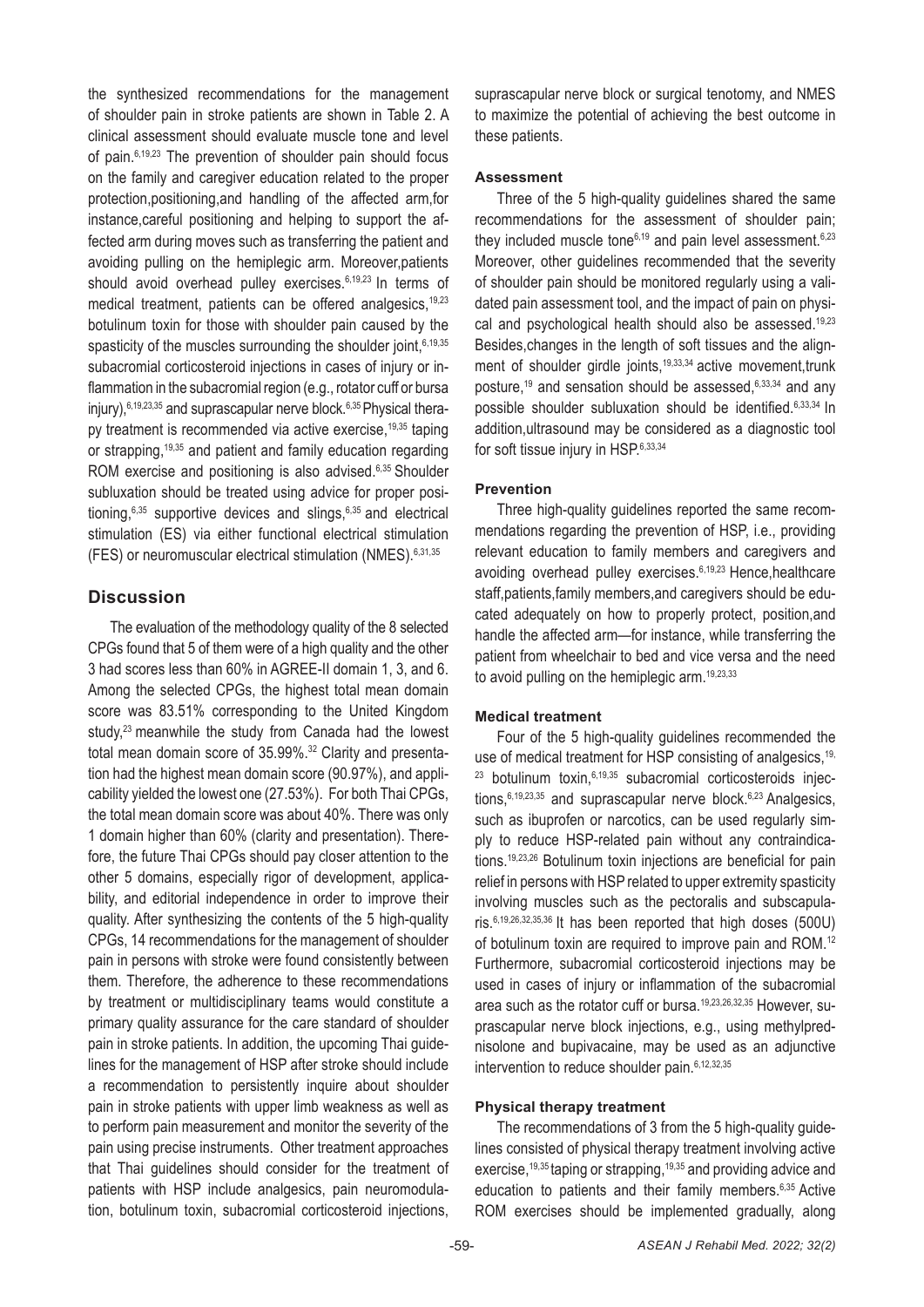with alignment restoration and exercises to strengthen weak muscles around the shoulder girdle in order to improve limb function.19,26,33-35 Aggressive ROM exercises, such as those involving overhead pulleys, increase HSP compared to those that do not employ pulley exercises.<sup>12,33,34</sup> Therefore, the use of overhead pulley exercises should not to be used in stroke patients.6,19,23,26,32-34 Moreover, taping or strapping the hemiplegic shoulder can be used to relieve pain<sup>12,19,32,35</sup> and prevent the incidence of shoulder pain.<sup>34</sup> Patient and family education regarding ROM exercises, shoulder positioning, and proper patient transfer,6,34,35 especially before discharge or transitions in care, is recommended for HSP treatment following a stroke  $6$ 

#### **Shoulder subluxation**

Three of the 5 high-quality quidelines gave consistent recommendations about shoulder subluxation management consisting of positioning, $6,35$  supportive devices and slings,  $6,35$ and ES.6,31,35 Both positioning and correct manual handling of the hemiplegic shoulder have been identified as strong recommendations to prevent and minimize shoulder subluxation. For example, when the patient is in the upright position such as sitting or standing, hemiplegic arm should be supported with pillows or slings, movements that can cause injury to the affected arm, e.g., excessive ROM, should be avoided, as should shoulder movements of more than 90 degrees during shoulder flexion or abduction, unless the scapula is upwardly rotated and the humeral head is in external rotation, and pulling on the affected arm when transferring the patient. $6,33-35$  In addition, a suitable sling can be used to reduce shoulder subluxation<sup>33,34</sup> both at rest<sup>6,12,36</sup> or when standing or walking.<sup>35</sup> Moreover, firm support devices such as a lap-tray may be used for the management of shoulder subluxation. $6,35,36$  ES. such as FES or NMES, may be also used to prevent or diminish shoulder subluxation; stimulation at the supraspinatus, posterior deltoid, and long head of biceps muscles is recommendation,6,31,33-35 particularly in the first six months following a stroke.<sup>35</sup>

There are some limitations to this systematic review. Firstly, the CPGs involved came only from certain countries; thus, the study sample may not cover all the regions around the world. Secondly, AGREE-II is an assessment tool that focuses on the CPG development process, but it does not assess the content of the CPG recommendations.29

### **Conclusions**

Five of the 8 selected CPGs were determined to be highquality guidelines. Five scopes of consistent recommendations for HSP management in stroke patients were identified–assessment, prevention, medical treatment, physical therapy treatment, and management of shoulder subluxation. However, for the development of up-to-date CPGs in the future, all domains of the AGREE-II should be considered in order to improve the quality of guidelines.

### **Disclosure**

The authors declare that they have no conflict of interest regarding the publication of this review article.

### **Acknowledgements**

The authors thank Mr. Edmond Subashi, who is an English facilitator at the Department of International Affairs, Faculty of Medicine, Prince of Songkla University, for editing the English manuscript.

### **References**

- 1. Gorelick PB. The global burden of stroke: persistent and disabling. Lancet Neurol. 2019;18:417-8.
- 2. Thomas T, Stephen B, Colin M. The global burden of cerebrovascular disease [Internet]. World Health Organization; 2006. [cited 2021 Jun 6]. p. 67. Available from: https://www.who.int/healthinfo/ statistics/bod\_cerebrovasculardiseasestroke.pdf.
- 3. Sall J, Eapen BC, Tran JE, Bowles AO, Bursaw A, Rodgers ME. The management of stroke rehabilitation: a synopsis of the 2019 US Department of Veterans Affairs and US Department of Defense clinical practice guideline. Ann Intern Med. 2019;171:916-24.
- 4. Lawrence M, Booth J, Mercer S, Crawford E. A systematic review of the benefits of mindfulness-based interventions following transient ischemic attack and stroke. Int J Stroke. 2013;8:465-74.
- 5. Adeoye O, Nyström KV, Yavagal DR, Luciano J, Nogueira RG, Zorowitz RD, et al. Recommendations for the establishment of stroke systems of care: a 2019 update: a policy statement from the American Stroke Association. Stroke. 2019;50:e187-210.
- 6. Winstein CJ, Stein J, Arena R, Bates B, Cherney LR, Cramer SC, et al. Guidelines for adult stroke rehabilitation and recovery: a guideline for healthcare professionals from the American Heart Association/American Stroke Association. Stroke. 2016;47:e98-169.
- 7. Lui SK, Nguyen MH. Elderly stroke rehabilitation: overcoming the complications and its associated challenges. Curr Gerontol Geriatr Res. 2018;2018:9853837. doi: 10.1155/2018/9853837.
- 8. Janus-Laszuk B, Mirowska-Guzel D, Sarzynska-Dlugosz I, Czlonkowska A. Effect of medical complications on the after-stroke rehabilitation outcome. NeuroRehabilitation. 2017;40:223-32.
- 9. Bjartmarz I, Jónsdóttir H, Hafsteinsdóttir TB. Implementation and feasibility of the stroke nursing guideline in the care of patients with stroke: a mixed methods study. BMC Nurs. 2017;16:17.
- 10. Kim M-S, Kim SH, Noh S-E, Bang HJ, Lee K-M. Robotic-assisted shoulder rehabilitation therapy effectively improved poststroke hemiplegic shoulder pain: a randomized controlled trial. Arch Phys Med Rehabil. 2019;100:1015-22.
- 11. Whitehair VC, Chae J, Hisel T, Wilson RD. The effect of electrical stimulation on impairment of the painful post-stroke shoulder. Top Stroke Rehabil. 2019;26:544-7.
- 12. Teasell R, Cotoi A, Chow J, Wiener J, Iliescu A, Hussein N, Salter K. The Stroke Rehabilitation Evidence-Based Review. 18th ed. Canadian Stroke Network. [cited 2018 Mar 18]. Available from: http://www.ebrsr.com/sites/default/files/documents/v18-SREBR-ExecutiveSummary-2.pdf.
- 13. Chau JPC, Lo SHS, Yu X, Choi KC, Lau AYL, Wu JCY, et al. Effects of acupuncture on the recovery outcomes of stroke survivors with shoulder pain: a systematic review. Front Neurol. 2018;9:30.
- 14. Pan R, Zhou M, Cai H, Guo Y, Zhan L, Li M, et al. A randomized controlled trial of a modified wheelchair arm-support to reduce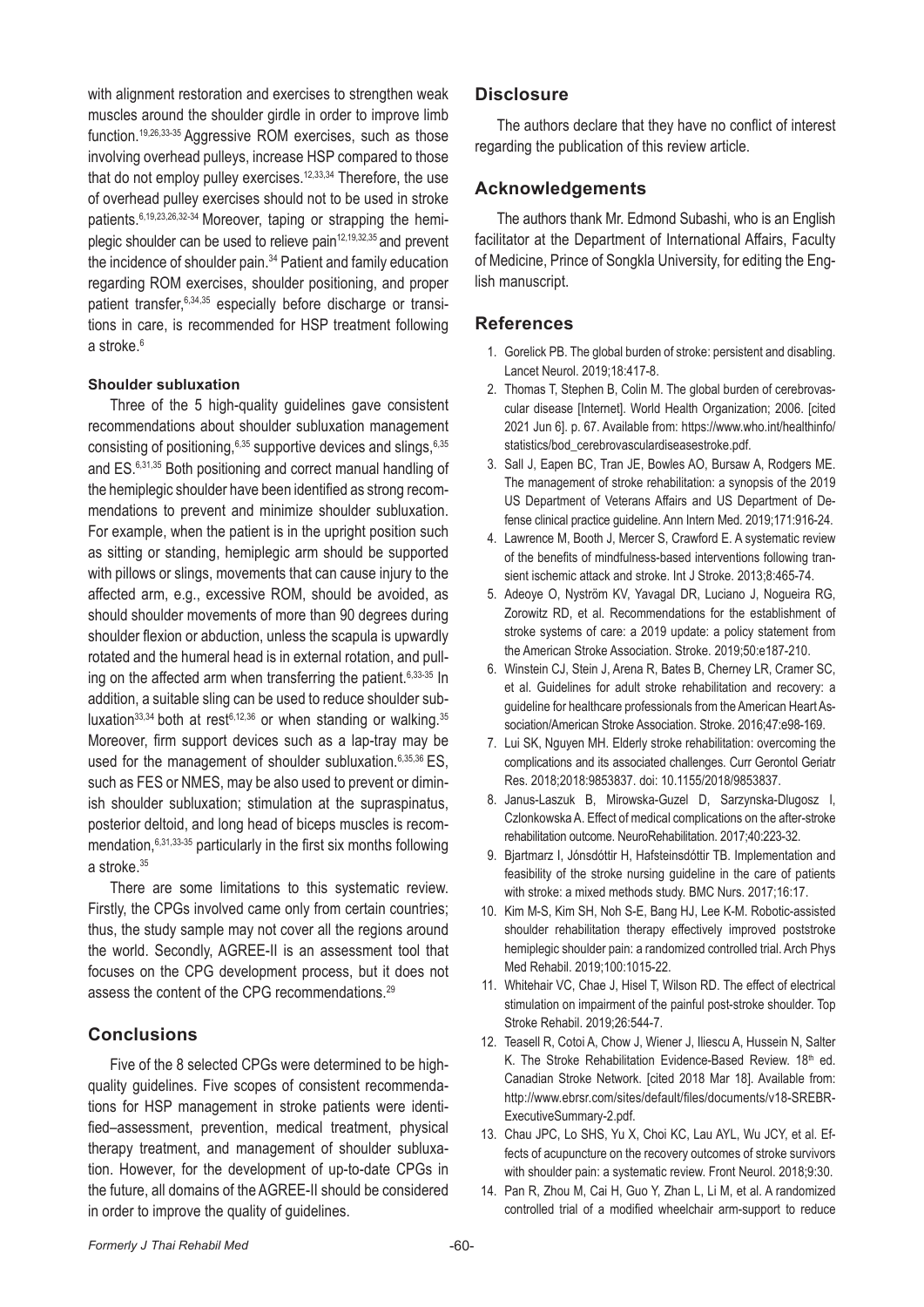shoulder pain in stroke patients. Clin Rehabil. 2018;32:37-47.

- 15. Zhou M, Li F, Lu W, Wu J, Pei S. Efficiency of neuromuscular electrical stimulation and transcutaneous nerve stimulation on hemiplegic shoulder pain: a randomized controlled trial. Arch Phys Med Rehabil. 2018;99:1730-9.
- 16. Nadler M, Pauls M, Cluckie G, Moynihan B, Pereira AC. Shoulder pain after recent stroke (SPARS): hemiplegic shoulder pain incidence within 72 hours post-stroke and 8-10 week follow-up. Physiotherapy. 2020;107:142-9.
- 17. Lindgren I, Brogårdh C, Gard G. Pain management strategies among persons with long-term shoulder pain after stroke–a qualitative study. Clin Rehabil. 2019;33:357-64.
- 18. Lindgren I, Gard G, Brogårdh C. Shoulder pain after stroke–experiences, consequences in daily life and effects of interventions: a qualitative study. Disabil Rehabil. 2018;40:1176-82.
- 19. Teasell R, Salbach NM, Foley N, Mountain A, Cameron JI, Jong Ad, et al. Canadian stroke best practice recommendations: rehabilitation, recovery, and community participation following stroke. part one: rehabilitation and recovery following stroke; update 2019. Int J Stroke. 2020;15:763-88.
- 20. Qiu H, Li J, Zhou T, Wang H, Li J. Electrical stimulation in the treatment of hemiplegic shoulder pain: a meta-analysis of randomized controlled trials. Am J Phys Med Rehabil. 2019;98:280-6.
- 21. Lee SC, Kim AR, Chang WH, Kim JS, Kim DY. Hemiplegic shoulder pain in shoulder subluxation after stroke: associated with range of motion limitation. Brain Neurorehabil. 2018;11:9. [cited 2021 Jun 12]. Available from: https://doi.org/10.12786/bn.2018.11. e6.
- 22. Ghozy S, Dung NM, Morra ME, Morsy S, Elsayed GG, Tran L, et al. Efficacy of kinesio taping in treatment of shoulder pain and disability: a systematic review and meta-analysis of randomised controlled trials. Physiotherapy. 2020;107:176-88.
- 23. Intercollegiate Stroke Working Party. National clinical guideline for stroke. 5<sup>th</sup> ed. 2016. p. 178. [cited 2021 Apr 1]. Available from:https://www.strokeaudit.org/SupportFiles/Documents/ Guidelines/2016-National-Clinical-Guideline-for-Stroke-5t-(1).aspx.
- 24. Royal Dutch Society for Physical Therapy. KNGF clinical practice guideline for physical therapy in patients with stroke. Amersfoort: 2014. p. 72. [cited 2021 Apr 2]. Available from: https://www.dsnr. nl/wp-content/uploads/2012/03/stroke\_practice\_guidelines\_2014. pdf.
- 25. Lim SM, Lee S-H. Effectiveness of bee venom acupuncture in alleviating post-stroke shoulder pain: a systematic review and metaanalysis. J Integr Med. 2015;13:241-7.
- 26. Hebert D, Lindsay MP, McIntyre A, Kirton A, Rumney PG, Bagg S, et al. Canadian stroke best practice recommendations: stroke rehabilitation practice guidelines, update 2015. Int J Stroke. 2016; 11:459-84.
- 27. O'Sullivan SB, Siegelman RP. National physical therapy examination review and study guide. 22<sup>nd</sup> ed. Illinois: TherapyEd; 2019. p. 943.
- 28. Johnston A, Kelly SE, Hsieh S-C, Skidmore B, Wells GA. Systematic reviews of clinical practice guidelines: a methodological guide. J Clin Epidemiol. 2019;108:64-76.
- 29. Jolliffe L, Lannin NA, Cadilhac DA, Hoffmann T. Systematic review of clinical practice guidelines to identify recommendations for rehabilitation after stroke and other acquired brain injuries. BMJ Open. 2018;8:e018791.
- 30. del-Rosal-Jurado A, Romero-Galisteo R, Trinidad-Fernández M, González-Sánchez M, Cuesta-Vargas A, Ruiz-Muñoz M. Therapeutic physical exercise post-treatment in breast cancer: a systematic review of clinical practice guidelines. J Clin Med. 2020;9. doi: 10.3390/jcm9041239.
- 31. Defense USDoVAaUSDo. VA/DOD clinical practice guideline for the management of stroke rehabilitation. 2019. p. 170. [cited 2021 Apr 11. Available from: https://www.healthquality.va.gov/quidelines/Rehab/stroke/VADoDStrokeRehabCPGFinal8292019.pdf.
- 32. Iruthayarajah J, Wiener J, Iliescu A, Saikaley M, Cotoi A. Evidencebased review of stroke rehabilitation. Hemiplegic shoulder pain and complex regional pain syndrome. 2018. Chapter 11. [cited 2021 Mar 30]. Available from: http://www.ebrsr.com/sites/default/ files/Ch.%2011%20Hemiplegic%20shoulder%20pain\_v20.pdf.
- 33. Institute of Neurology, Department of Medical Services. Clinical practice guidelines for ischemic stroke. Bangkok: Thanapress Company Limited; 2019. p. 84. [cited 2021 Mar 30]. Available from: http://www.rbpho.moph.go.th/upload-file/doc/files/ 16062020-011313-8291.pdf.
- 34. Matsakunpan P, Saringkarinkun T, Riewthong K, Thimayom P, Wichianphaisan P. Clinical practice guidelines for stroke rehabilitation. 3<sup>rd</sup> ed. Bangkok: Thana press; 2016. p. 138.
- 35. Stroke Foundation. Clinical guidelines for stroke management 2017. Australia: 2017. [cited 2021 Mar 30]. Available from: https:// informme.org.au/en/Guidelines/Clinical-Guidelines-for-Stroke-Management.
- 36. Winstein CJ, Stein J, Arena R, Bates B, Cherney LR, Cramer SC, Deruyter F, Eng JJ, Fisher B, Harvey RL, Lang CE, MacKay-Lyons M, Ottenbacher KJ, Pugh S, Reeves MJ, Richards LG, Stiers W, Zorowitz RD; on behalf of the American Heart Association Stroke Council, Council on Cardiovascular and Stroke Nursing, Council on Clinical Cardiology, and Council on Quality of Care and Outcomes Research. Guidelines for adult stroke rehabilitation and recovery: a guideline for healthcare professionals from the American Heart Association/American Stroke Association. Stroke. 2016;47:e98–e169. doi: 10.1161/STR.0000000000000098.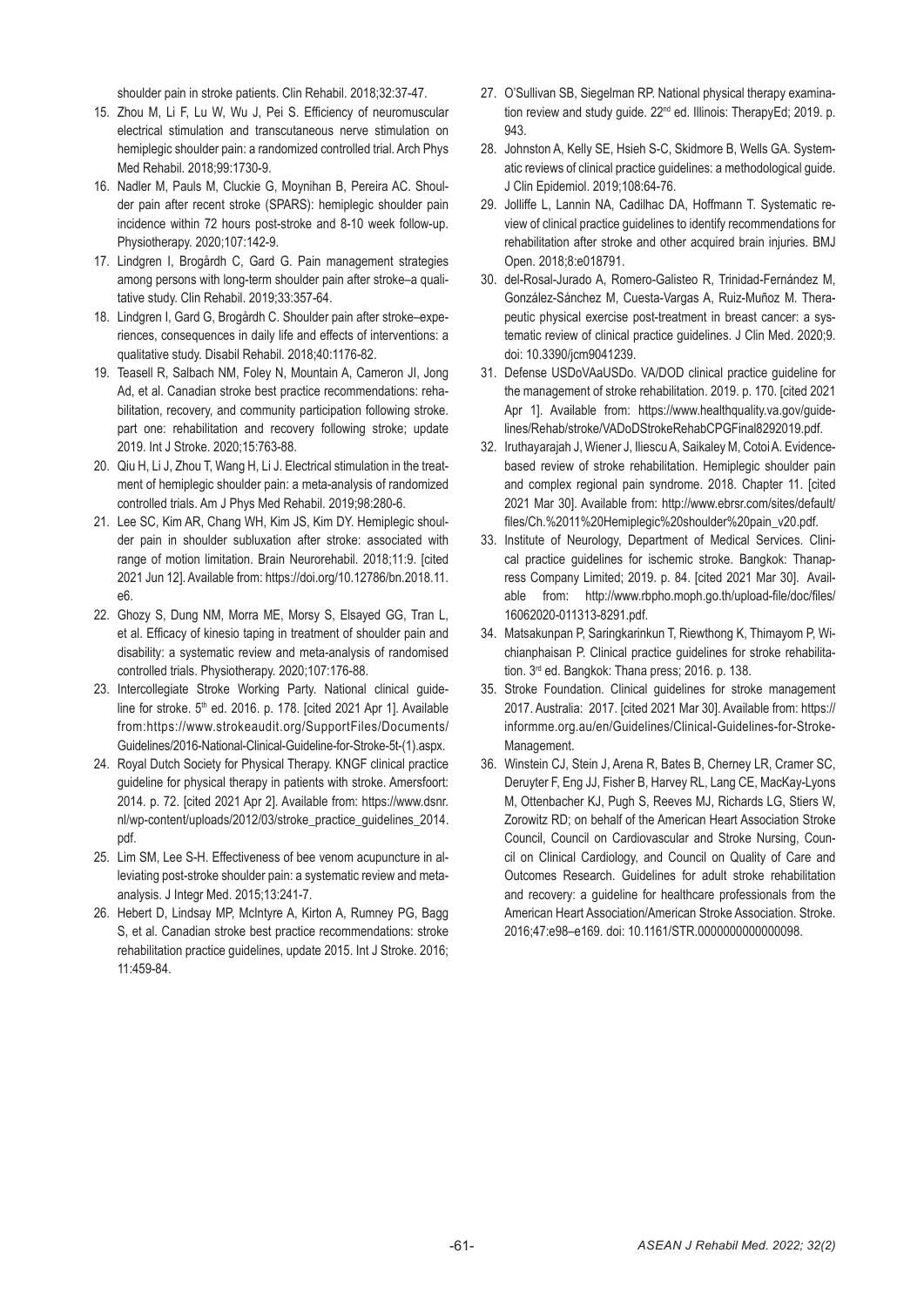# **Appendix**

| Appendix 1. PICAR framework for guideline-specific criteria. |  |  |  |  |  |
|--------------------------------------------------------------|--|--|--|--|--|
|--------------------------------------------------------------|--|--|--|--|--|

|                                                                                                  | Guideline-specific criteria                                                                                                                                                                                                                                                                                                                                                                                                                                                                                                                                                                                                                                                                                                                                                                                                                                                                                                                                                                                                                                               |
|--------------------------------------------------------------------------------------------------|---------------------------------------------------------------------------------------------------------------------------------------------------------------------------------------------------------------------------------------------------------------------------------------------------------------------------------------------------------------------------------------------------------------------------------------------------------------------------------------------------------------------------------------------------------------------------------------------------------------------------------------------------------------------------------------------------------------------------------------------------------------------------------------------------------------------------------------------------------------------------------------------------------------------------------------------------------------------------------------------------------------------------------------------------------------------------|
| Population and clinical condition<br>Interventions<br>Comparators<br>Attributes of eligible CPGs | - Adult ( $\geq$ 18 years) stroke patients who had shoulder pain, excluding transient ischemic attack<br>- Any interventions<br>- Any comparators<br>- Language: Available in English or Thai<br>- Year: Published from 1 January, 2016 to 23 February, 2021<br>- Publishing region: North America, Europe, Oceania (Australia and New Zealand), and Asia<br>(China, Japan, Korea, and Thailand)<br>- Version: Latest version only<br>- Development: A government or private health profession association<br>- System of rating evidence: Systematic literature review and containing recommendations,<br>methods, or information to guide decisions related to the appropriate management of shoulder<br>pain in stroke patients<br>- Scope: National or international guidelines in the management of shoulder pain in patients with<br>stroke<br>- Recommendations: At least one recommendation regarding the management of shoulder pain<br>in stroke patients<br>Minimum quality score: A score of ≥60% in AGREE-II domains 1, 3, and 6<br>$\overline{\phantom{a}}$ |
| Recommendation characteristics                                                                   | - Any recommendations for the management of shoulder pain in patients with stroke                                                                                                                                                                                                                                                                                                                                                                                                                                                                                                                                                                                                                                                                                                                                                                                                                                                                                                                                                                                         |

PICAR, Population and Clinical Areas, Interventions, Comparators, Attributes of CPGs, and Recommendation characteristics

| Appendix 2. Level of evidence of guideline recommendations. |  |  |
|-------------------------------------------------------------|--|--|
|-------------------------------------------------------------|--|--|

| Level of Evidence | Type of Study                                              | Level of Confidence |
|-------------------|------------------------------------------------------------|---------------------|
| A                 | Systematic review<br>Meta-analysis                         | Strong              |
| B                 | Randomized clinical trial<br>Non-randomized clinical trial | Moderate            |
| С                 | Case studies<br>Opinion of expert committee                | Low                 |

**Appendix 3.** The degree of guideline recommendations according to the Oxford Center for Evidence-based Medicine Levels of Evidence.

| Grade of Recommendation | Meaning                                             |
|-------------------------|-----------------------------------------------------|
| *                       | Very recommendable                                  |
| $**$                    | Moderately recommendable                            |
|                         | Not recommended                                     |
|                         | Controversial (neither recommended nor disapproved) |